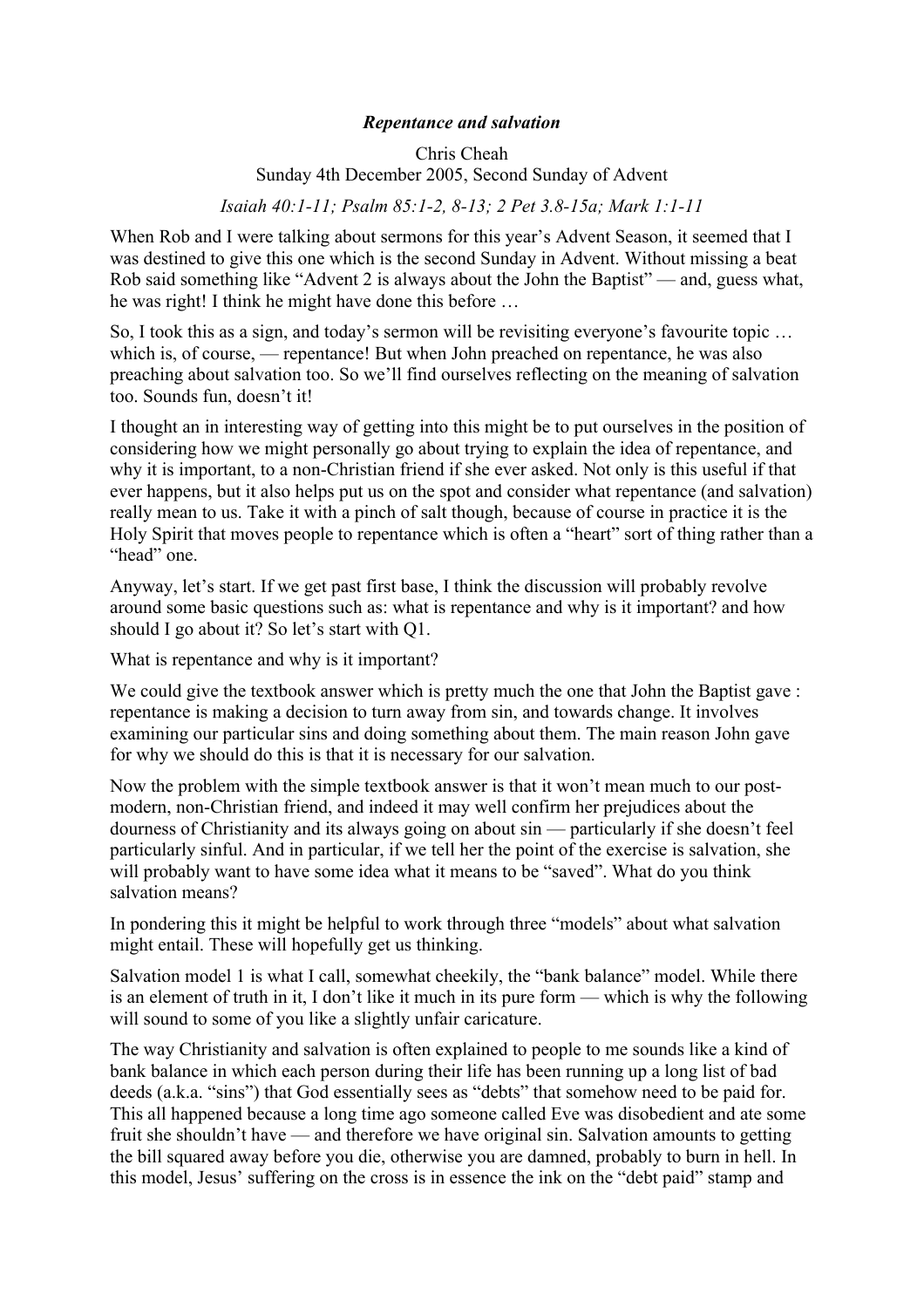repentance (which on this view tends to mean really regretting having done the bad things) then becomes what you need to do to avail yourself of Jesus' gift.

As I said — a bit of a caricature. While the story about our sinfulness may be true, it is certainly not the whole truth. Unfortunately, though, the potted version I just gave IS the PRIMARY way Christianity is often presented to outsiders — I can point you to scripts on internet websites to prove it! It is actually no wonder that we find ourselves in a situation where large chunks of society think it's all weird and a waste of time. Personally, I don't think I can make the "bank balance" model sound either credible, nor particularly edifying at least not by itself…

But fortunately, at the other end of the spectrum is a much more interesting, radical and exciting model of Christian salvation — which happily also happens to have better pedigree. This sees salvation as being about transformation and growing towards union with God. In this transformational view, we are not so much being saved FROM something (ie. damnation), as being saved FOR something (transformation in the Spirit).

St Paul is right into this stuff. A good example of this comes from his second letter to the Corinthians:

"And all of us, with unveiled faces, seeing the glory of the Lord as though reflected in a mirror, are being transformed into the same image from one degree of glory to another; for this comes from the Lord, the Spirit." (3:18)

Now that really is an interesting idea that might just get the interest of our friend. That we are spiritual beings whose true potential is way beyond anything we can currently comprehend, and that we are on a transformational path, through various states of glory, into becoming the same image as our creator.

The Orthodox church uses the Greek word theosis for this. Theosis is word that means our essential being is permeated with God. Striving for theosis was what the early churches thought our earthly lives were supposed to be about.

In this view, we keep on repenting because our sins that are the things that are blocking our progress into transformation. St Paul's favourite icon of the Christian life is not a bank balance — which I suspect he would have seen as an example of legalism.

But he still makes it clear that sin remains a problem for us. I may want to take this journey towards God, and indeed God may be continually calling me to transform, but my little (and not so little) daily sins are like rocks along the path, hindering me from drawing closer. To the extent we don't see or address them, we potentially slow down reaching our full potential in Christ.

This is maybe why Paul's favourite image was the intensely practical one of ourselves as athletes training for a race — the great race of transformation in Christ. On this view, repentance is maybe best seen as an important training tool. It is how we examine all the things that are preventing us from performing and developing.

For the baptised and seriously practicing Christian, I think this is in fact the best way to view repentance. It is something we practice at over and over again and hopefully get better at in the way a professional athlete trains their body.

But I doubt we have quite yet convinced our non-Christian friend to repent. She may agree that this sounds like a more attractive and reasonable sounding idea than the bank balance approach. But, she might say, although my current life may not be perfect, why should I go to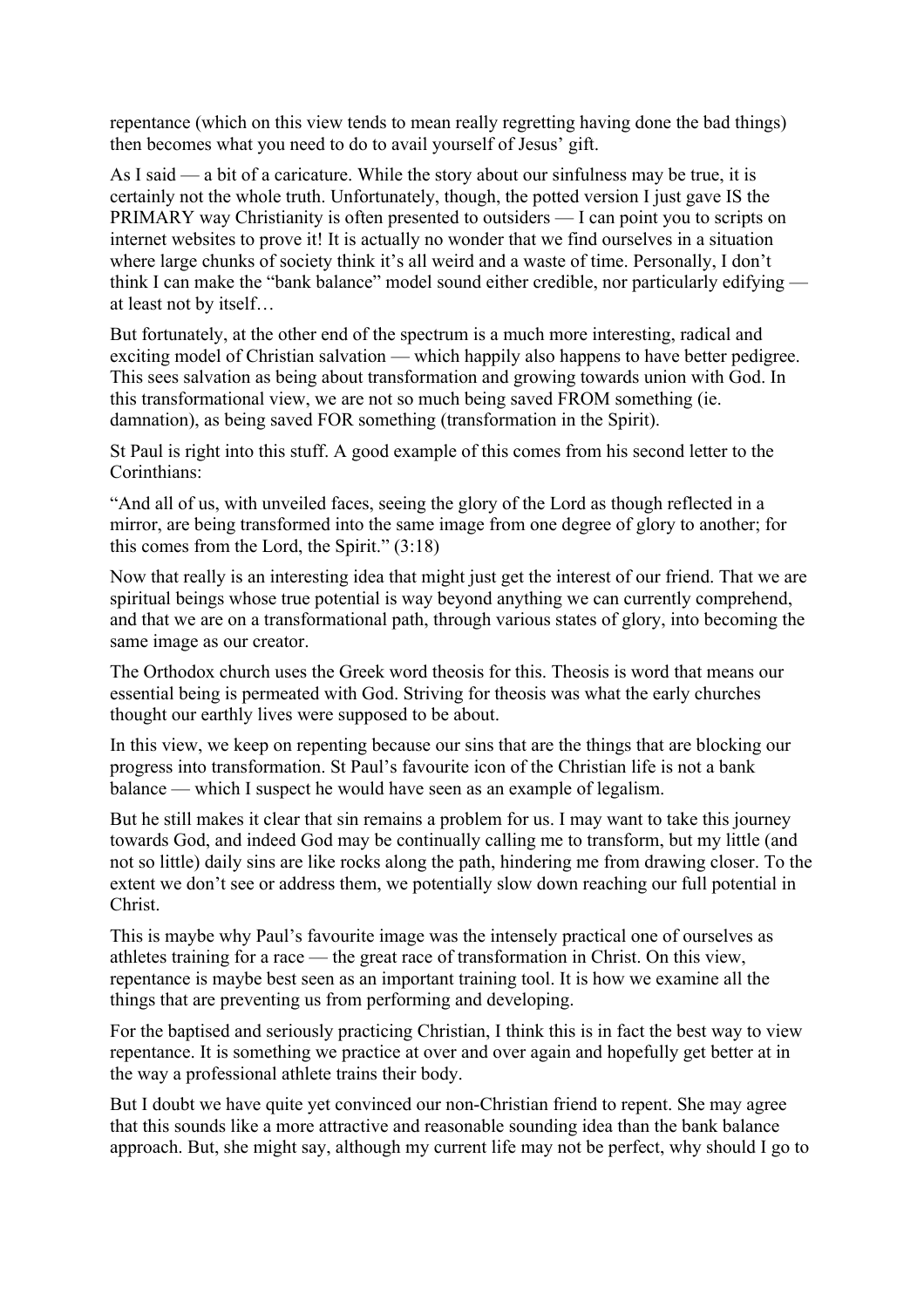all that trouble just on the basis that some people 1900 years ago said that transformation was possible.

We need to find a way of explaining "the problem" with our current lives as well as pointing to transformation. The best metaphor I have come across to explain "the problem" is that we are, spiritually speaking, ill. We have an invasive disease that is slowly killing us. The symptoms of this sickness are manifested in all sorts of actions we take and thoughts we mindlessly follow. It is those symptoms — our actions and thoughts — that are called sins.

But the CAUSE of this sickness is actually the fact that we are slaves to a wide range of urges and have lots of false views about the way things are.

Those urges — which the early church called demons and the "passions" — include raw bodily urges like gluttony, greed, lust — which are hard to beat in terms of raw power; mental demons like anger, and sloth and acedia. There are also spiritual demons such as pride and vainglory. These primary passions also mix to produce a palette of more complex urges such as competitiveness, judgementalism, envy, selfishness and so on.

We are slaves to the passions because we don't understand how they work in us, we are conditioned to following them, and we have a weak and flawed will.

For example, when I find myself having just blown my top at someone, I usually somehow manage to delude myself that I chose to do this — and that they deserved it! But in fact, 99 per cent of the time the actual process is nothing like this at all. An urge to be angry and lash out arose within me, and I either just acted or chose to indulge the urge. The demon won. They usually do.

The vast majority of the time I know that I just act, without much watchfulness. So who is the master and who is the slave in this house that is me? That is the disease. It is slavery to the passions.

The long term consequences of slavery to the passions is that they become progressively more entrenched, and we risk ceasing to exert any meaningful power over them. We have become the puppet of a lot of urges that are themselves programmed into us by the world. And we find we are never really content, but don't know why. We behave badly and often don't even see it. We are totally caught up in an illusion that we exist independently of God. In a real sense we have become nothing more than the demons and passions that are pulling at the strings. At this point, John the Baptist would say, uncompromisingly, that you are nothing more than a dried out husk. And he is probably right. St James said in his letter that the consequences of sin full blown are death. That is what he meant.

And this helps us see what salvation is about and why repentance is important. Salvation is the process by which we are healed from this slavery to passions and being healed. We will continue to sin — indeed we will probably become much more aware of this fact. But hopefully as we improve we start being able to live as we were meant to live — and this is where the transformation we talked about earlier comes in. Jesus is not only our physician, he is also our helper and rescuer and transformer, and he helps us reach out to others.

Repentance is indispensable to this healing process. Initially it is the recognition that we are ill, the decision that we want to get better, and the decision to visit the doctor. Later it provides much of the energy and the basis for ongoing diagnosis along the way. Repentance is the gateway and a good deal of the path.

So there we have some approaches to question  $1 - I$  actually think it needs all three models, but particularly model 3 to make sense.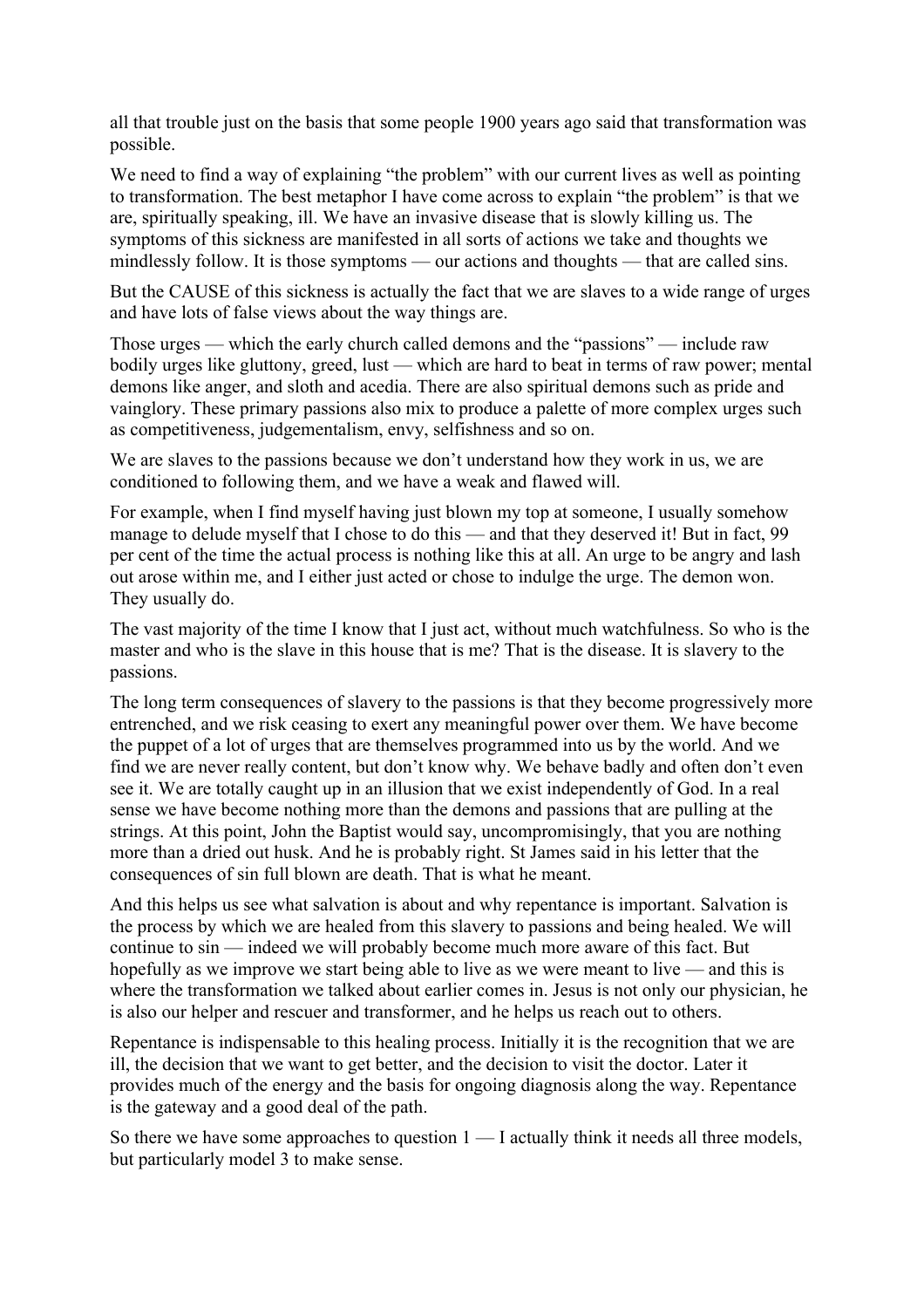Hopefully our friend, prompted by the Holy Spirit, is now gaining some realisation that there may at least be a real issue to address. So her next question is probably going to be : so, how do I repent?

The ideal would be that our friend is at this point immediately moved by the Holy Spirit to a complete change of heart, but alas not all of us are given the gift of repentance in that form. More prosaically, I think I would explain that for me repentance is more a discipline and an art, rather than a science. It is personal, and it depends quite a bit on where you are in your journey.

The basis and starting point probably starts with something coming out of bank balance territory. A standard repentance procedure would be to reflect on your sins as honestly and fully as you can; if possible listing them with as much accuracy and detail as you can (because one of our favourite avoidance techniques is generalisation — that is why we need to acknowledge our specific sins); doing your best to feel genuinely sorry about them; asking for forgiveness properly; and then making a genuine commitment to try not to do them again. Done properly this kind of repenting has a cleanliness and honesty about it that can be a good and useful restorative.

But we then need to move on. As we move into a more transformational view of salvation, repentance means continuing to do a lot of the same steps as I mentioned above, but with a different attitude. We acquire that sense of an athlete in training. In particular, we realise the benefits in our life of continuing to do it, especially as it becomes allied to other disciplines such as prayer or meditation and we see why fasting in some form is interesting and useful.

Repentance then takes on a kind of a work-in-progress creative dimension in which I become interested in figuring out how I work; why I keep on running up against stumbling block X; how the passions work in me and why I fall for them; and has me see how I actually interact with other people. It's not always pretty. In fact we'll almost certainly be horrified as the consequences of our past behaviours really sink in, and at how stubborn our conditioning really is.

I also become more watchful of what I am doing and thinking. But interestingly, at the same time, probably more relaxed too, because as soon as we become more in tune with how the passions are working within us, we generally become a little less enslaved to them and the background sense of compulsion starts to lift. I also start to see over time just how illusory these passions are too — their power comes from their ability to ensnare and create illusion. A repentant mind starts to be able to dispel the enchantment they cast.

And healing approach towards repentance brings the two others together and makes sense of them. Self-help books often urge following your dreams, and your heart. The healing repentance view is actually the opposite. As the confession in the morning and evening prayer service states the problem : "we have followed too much the devices and desires of our hearts". I really like that reference to the devices of our hearts — which gets at those unrecognised patterns that get us to sin without necessarily desiring to. Healing repentance is a kind of deep diagnostic scepticism about one's own urges. The repentant mind starts to value obedience, in part because it is such a useful counter to the slippery invasiveness of the passions. The penitent mind becomes increasingly interested in any kind of grasping feelings, or self-delusional lies. Rowan Williams (the Archbishop of Canterbury) came out with a line that I liked. He said that we need a deep commitment to the "truthful awareness of our frailty".

As healing progresses, repentance does work its way from the head to the heart. It is the heart of course, that ultimately has to learn how to surrender and repentance is the way through.